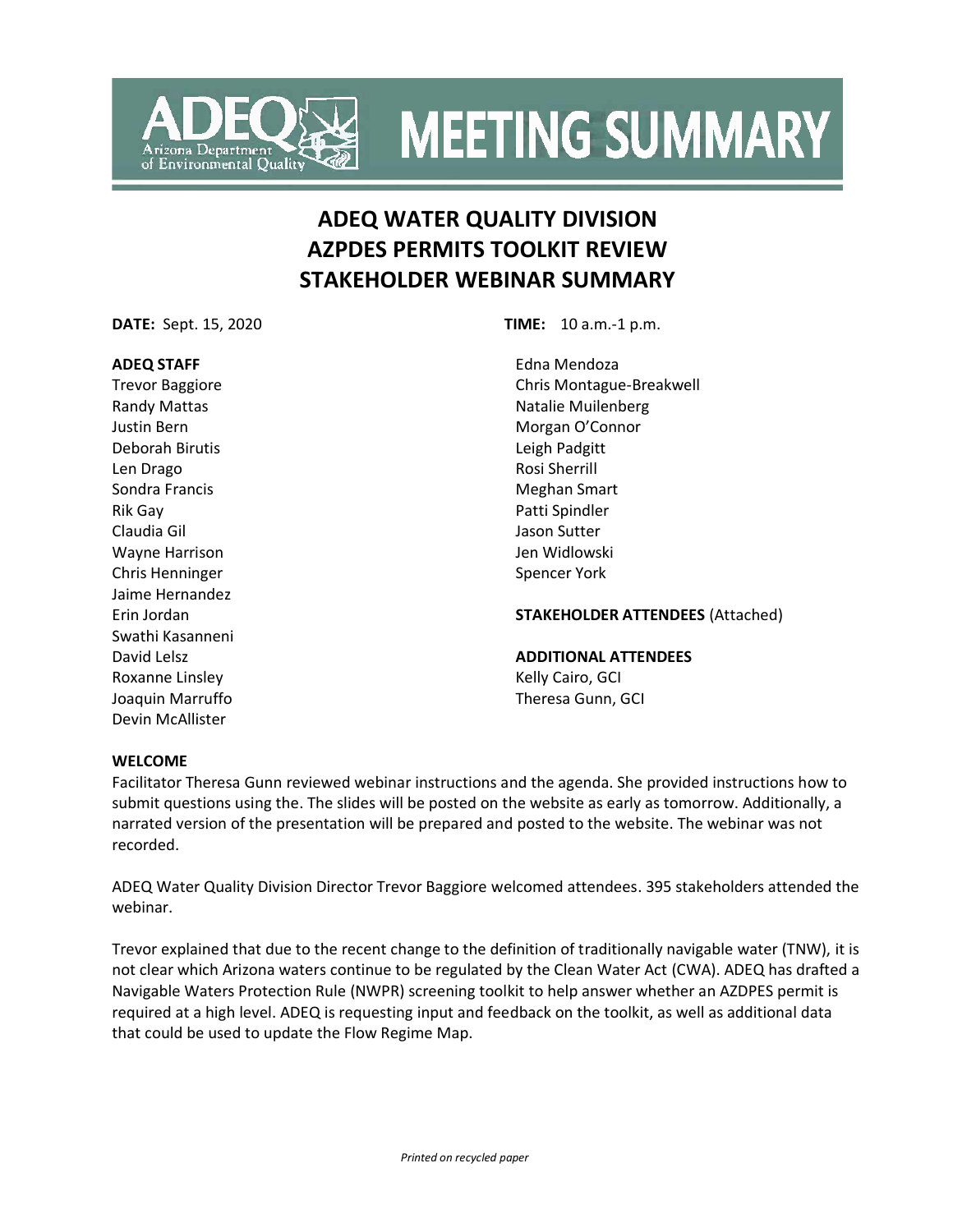# **DOES A FACILITY NEED AN AZDPES PERMIT?**

Chris Montague-Breakwell reviewed the presentation, which included the importance of flow regime to the NWPR, why an NWPR screening toolkit is needed, and how the proposed ADEQ toolkit works. ADEQ intends to create a fact sheet as well. Stakeholders will be notified when the toolkit and fact sheet become available.

He emphasized that the presentation discusses only AZDPES permits. Other permits, such as APP permits, are not affected by changes to the CWA or the definition of a TNW. Highlights of comments, questions and responses follow.

ADEQ Flow Regime Map

- Is it possible to have access to the ADEQ Flow Regime Map?
	- $\circ$  The Flow Regime Map is currently offline. It is being updated and context regarding information source is being added. As soon as it is complete, it will be reposted. Stakeholders will receive notification when it is back online.
- What Arizona Game and Fish data was used?
	- o Flow regime data is related to gauge-data and actual physical measurements.
- Will the map include how often the water flows?
	- o Action item: ADEQ will bring this item to the GIS team.
- Will ADEQ answer the typical year flow on the flow regime map?
	- o Information discussing this distinction will be included in the map.
- Pima County and others may have data to contribute to the flow regime map.
	- o Staff encouraged all data contributions.
- Will there be an official comment period?
	- $\circ$  No. ADEQ would appreciate comments in the next two weeks. Updates will occur as the tool is refined.
- Will the Flow Regime Map be linked to the determination and data source?
	- $\circ$  ADEQ will work with the GIS team to determine how robust this tool can be made.
- Would flow direction included on the Flow Regime Map.
- Will the Flow Regime Map help determine whether a permit is required?
	- $\circ$  It is ADEQ's hope that the map and toolkit will provide basic direction without permittees needing to contact EPA, US Army Corps of Engineers (Corps) or ADEQ staff.
- Is an effluent dependent water stream that does have water count as a WOTUS?
	- o An EDW stream could be a WOTUS.
- How are recharge sites and basins with flora adjacent to the basin handled? Would flora indicate it is not ephemeral?
	- $\circ$  If it didn't need a permit in the past, NWPR is unlikely to change the designation. Recommend reaching out to ADEQ in these instances. Riparian vegetation is considered a risk factor, but is not a decision-making tool.
- Is a dam a break in the flow to a TNW?
	- o Action item: Legal specialist to address this item.
- Suggest language: "If flow can't be traced to a TNW or MS4" would not need CWA permit.
- Suggest adding Corps as resource.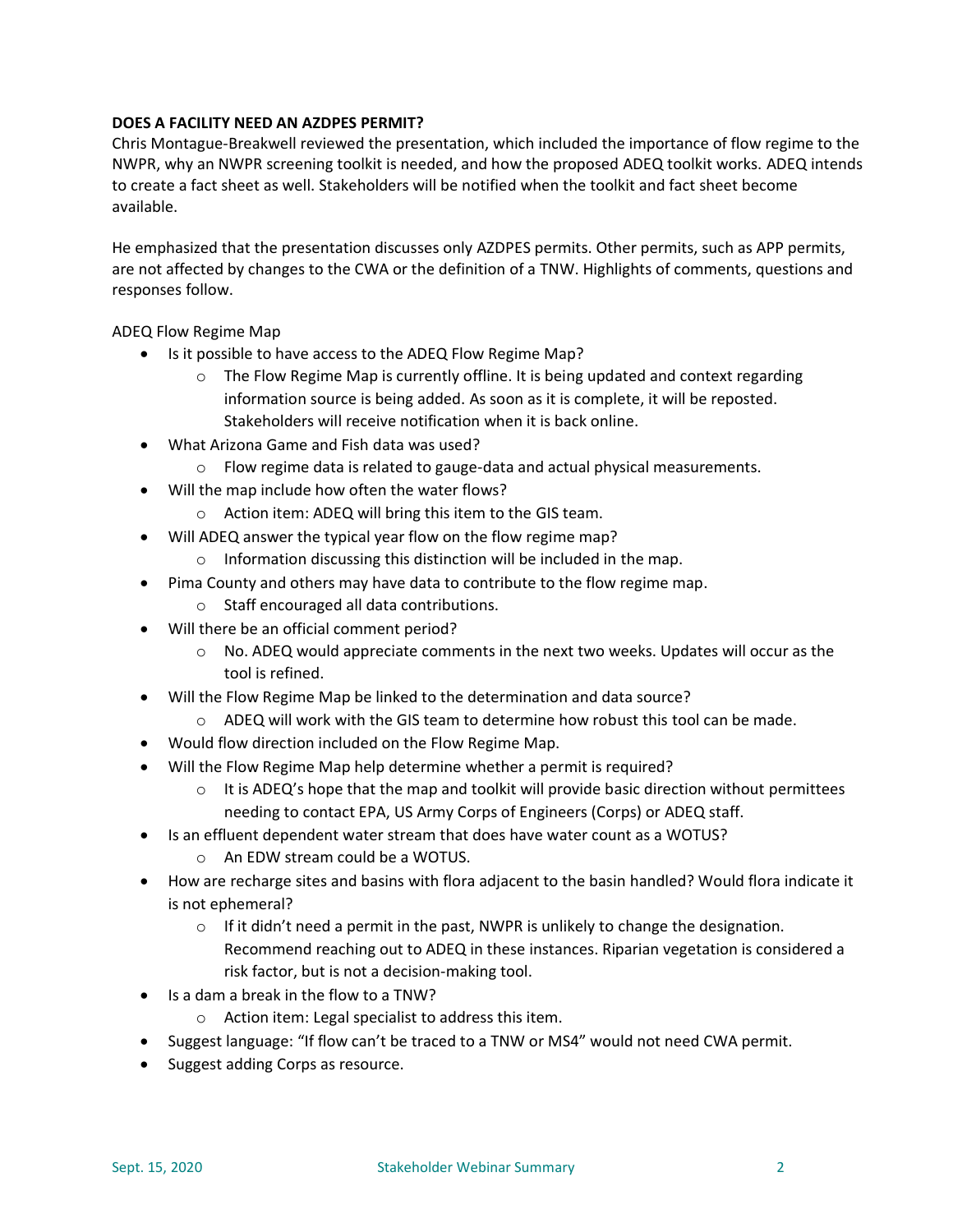- Suggest that the ADEQ streams map in e-maps use the same color legend as that used in the Flow Regime Map.
- Suggest the fact sheet clarify USGS as a data source.
- Suggest adding ADWR and University of Arizona as resources to Flow Regime Map.
- Does flow regime analysis have to extend beyond the state line?
	- $\circ$  It could be needed, such as for a water that flows out of Arizona to another state, and returns to Arizona. This example is similar to Tribal jurisdiction instances.
- Is data from citizen scientists being collected?
	- $\circ$  Yes, this is an ongoing effort and undergoes a robust review. ADEQ will also use industry data that can undergo QA/QC.
	- Why doesn't ADWR get involved in basin level and surface water determinations?
		- $\circ$  ADEQ is collaborating with ADWR on these issues for the Flow Regime Map. ADWR does not implement the CWA. ADEQ and EPA implement the CWA.
- Additional staff responses:
	- o Flow regime map follows EPA definitions of ephemeral, intermittent and perennial waters.
	- $\circ$  Flow regime map Includes a wide range of data and will list data sources. A current list of collaborating agencies is shown on the map.
	- o Data sources include the NEMO tool, from the University of Arizona, and SRP.
	- o The flow regime map is updated periodically.
	- o Believe it will be available in about two months.
	- o A discharge does not have to be perennial to require a permit.

# Toolkit

- Is it required to use the toolkit to talk to staff?
	- $\circ$  Using the toolkit may help, but permittees can talk to staff without using the toolkit.
- Does the toolkit tell us what to measure and how?
	- o Yes, and ADEQ also will provide a fact sheet.
- Will it be available to the public?
	- o Yes.
- Where does data in USGS rain drop tool come from?
	- $\circ$  This is a front end for a topography/flow path modeling tool. USGS information is publicly accessible and available at: https://streamstats.usgs.gov/ss/
- Will risk be quantified?
	- o No, the toolkit will be more qualitative.
- Is it for construction projects and facilities?
	- $\circ$  Yes, the toolkit is for both. In an urban area, the rain drop map may not work well for you since storm drain systems are designed around topography.
- Is there a set distance for a relatively permanent water (RPW)?
	- $\circ$  No, there is not a tool for determining the distance that will affect the conveyance of a pollutant to a WOTUS.
- Recommend including a disclaimer regarding potential inaccuracies of using remote tools in urban areas.
- Will public beta test tool?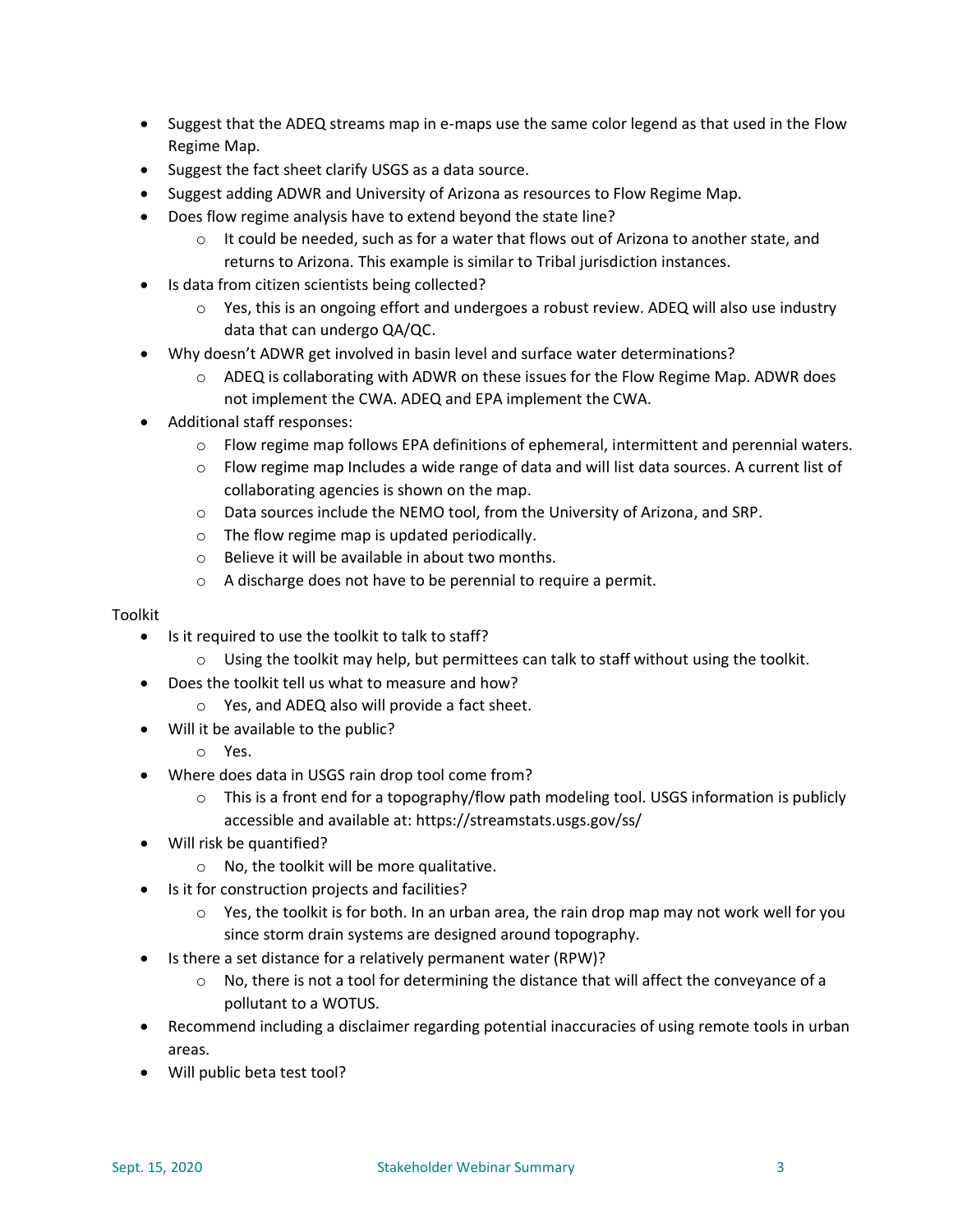- $\circ$  Yes, this is currently occurring and is nearly ready for general release. ADEQ will continue to request feedback.
- How is riparian vegetation defined?
	- o ADEQ does not specifically define riparian vegetation. Typical scientific definition is used.
- In the Buckeye example showing a discharge to the Gila River, do locations not directly adjacent require coverage?
	- o This depends on conveyance.
- Will you delineate and publish all terminal basins?
	- o ADEQ's goal is to map this out.
- Suggest that a link to riparian vegetation tool will be included in fact sheet.
- Why would someone get a permit if they don't need one?
	- $\circ$  ADEQ does not have the authority to issue a permit if there is not a discharge to a WOTUS.
- Need an APP for a construction site?
	- $\circ$  APPs are not typically needed for construction activity. This would be handled on a case-bycase basis. For example, a detention pond would require an APP.
- Is there an actual tool, or conglomeration of websites to figure out whether a permit is needed?
	- $\circ$  A mix of tools, such as using the Flow Regime Map, can be used to make the determination.
- Cochise County has a floodplain division. This might be useful for flow regime information.
- Additional staff responses:
	- o The toolkit does not address typical year flow.
	- $\circ$  The toolkit is a screening level tool. If there is additional data that needs to be considered, we will do so. It is designed to provide a conservative answer to the question of whether an AZPDES permit is needed.

Typical Year Flow

- How will typical year questions be addressed?
	- $\circ$  This toolkit is not designed to address this issue. Typical year information will not alter those instances where the Flow Chart outcome shows a permit is needed, or not to be needed.
- How does 25-year rain-event affect permitting?
	- $\circ$  Need to assess the facility risk and whether a storm event will create a conveyance.
- How can we access the toolkit?
	- o ADEQ will publish a fact sheet in the coming weeks with links to the tools.
	- Would like a live demo on website or YouTube showing the Rain Drop tool.
- When will typical year tool be available?
	- o The Antecedent Precipitation Tool (APT) has been released by EPA. ADEQ is reviewing this tool.

Flow Chart

- How can you determine "no CWA permit required" if you don't know about typical year flow?
	- $\circ$  If the flow cannot be traced, typical year would not affect this outcome.
- If the water body is "undetermined" (no known flow regime) how do you utilize row three of the flow chart?
	- $\circ$  Path three (yellow path) is used when flow regime is unknown for at least one stream segment between the activity and a WOTUS.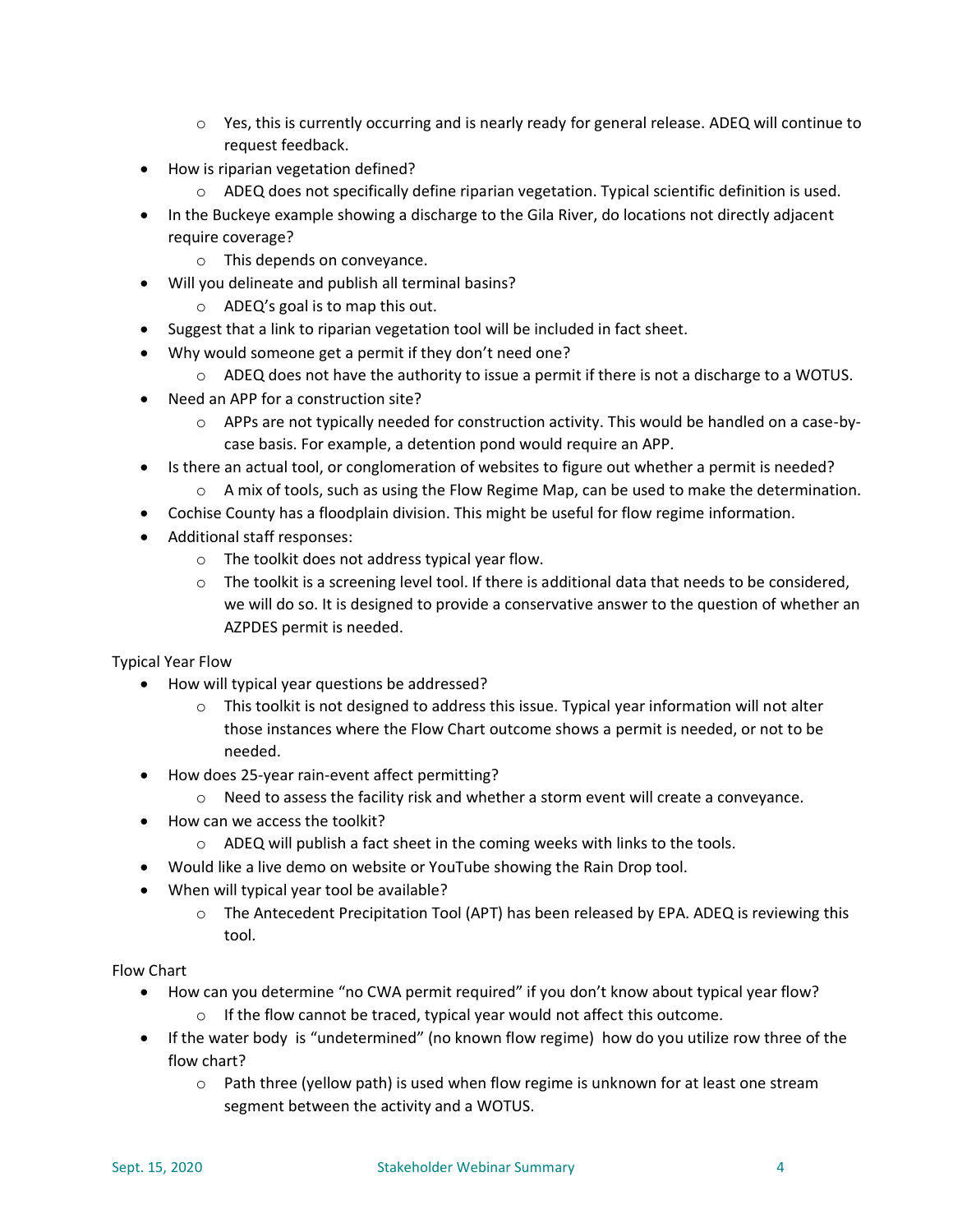- How can ADEQ determine if a permit is required without a typical year analysis?
	- $\circ$  Many questions can be answered without the typical year analysis information. However, this information is needed for permittees that fall into the third row of the flow chart.
- I'd like clarification on "unbroken chain."
	- $\circ$  By "unbroken chain", ADEQ means that all water bodies connecting a point of discharge and WOUS are relatively permanent. Red and green rows on the flow chart do not require this information. Those that fall under the third row will need additional review, including typical year flow.
- Suggest avoiding use of the term "facility," as those with construction activities may not realize they are considered facilities in this instance.

TNW, WOTUS, Definitions and Jurisdictional Clarification

- Are intermittent and perennial waters that flow to a TNW a WOTUS?
	- o Yes.
- Will ADEQ make additional TNW calls?
	- $\circ$  In the short term, ADEQ will rely on the Corps. There is not a TNW Arizona list and there are no plans to create one. ADEQ does not have a process to make a TNW determination. Will consider information provided, but not developing a TNW process in the short term.
- Are water systems, such as the Arizona Canal system, WOTUS?
	- $\circ$  Human-made waters are not WOTUS. However, if the canal is a conveyance to a WOTUS, permit coverage would be needed.
- What percent of waters have a determination?
	- o About 20% of waters have a determination
- Are the Salt River and Verde River WOTUS?
	- o Yes, both remain jurisdictional waters.
- Is there a list of all WOTUS waters requiring coverage in Arizona?
	- $\circ$  No, because not all waters have been assessed. This level of clarity is a future goal.
- Can ADEQ make determinations?
	- o Yes. ADEQ has and will continue to make jurisdictional determinations, and therefore can require permits.
- Will ADEQ assert jurisdiction over ground water flow?
	- o Aquifer Protection Permits (APP) protect groundwater. Groundwater is not regulated under the CWA or considered jurisdictional.
- Is a natural channelized conveyance an ephemeral?
	- o It could be.
- Since Alamo Lake no longer considered WOTUS, is Bill Williams River no longer WOTUS?
- Is ADEQ seeking Corps review and approval for jurisdictional determinations?
	- $\circ$  ADEQ is coordinating with the Corps and EPA; however, there is not a requirement to do so. The toolkit is designed to be used until further information is available. EPA may reverse any ADEQ decision.
- What if an ephemeral wash links downstream to a nonjurisdictional water?
	- $\circ$  This will depend on how the NWPR might change that determination. Most likely, the NWPR would not change this determination. May need to consider continuous conveyance to a WOTUS.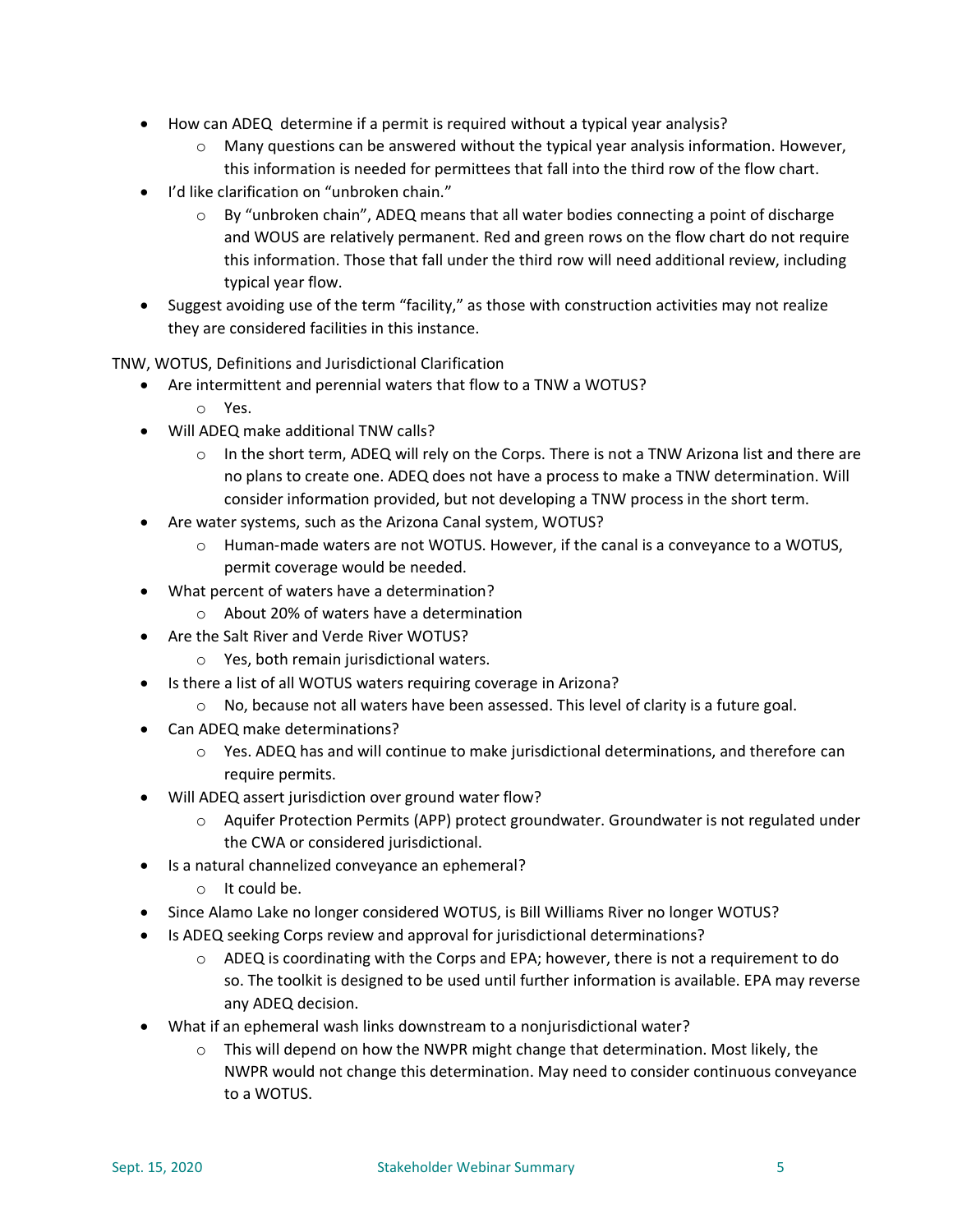- Are intermittent and perennial tributaries that flow to a TNW through an ephemeral a WOTUS?
	- o No, this would be considered an ephemeral break and severs jurisdiction.
- What about Tribal lands?
	- $\circ$  EPA is the permitting authority, not ADEQ. ADEQ is consulting with Tribes and have shared the toolkit with the Tribal nations should they find these tools helpful.
- How does an effluent dependent water (EDW) factor into the decision process?
	- $\circ$  An EDW is not categorically in or out. Effluent can create relatively permanent waters and result in discharge to a WOTUS.
- What about a land disturbance that results in turbidity many miles from a WOTUS?
	- $\circ$  Should assess whether pollutants could be conveyed to the WOTUS. This is similar to the Sierra Club case outlined in the presentation.
- Regarding the Waddell Dam, is the current state considered when determining whether a water is an ephemeral?
	- $\circ$  TNW designation can use historical data. Where there isn't a known status, typically the current state is applied.
- What about the Granite Reef Dam separating the Salt River?
	- o The Salt River is currently considered an intermittent water.
- Is the Hassayampa a WOTUS?
	- o Certainly, portions are WOTUS, due to their connection to the Gila River. However, not certain if the entire river is WOTUS. If there is an urgent need to address specific water bodies, permittees should contact ADEQ offline.
- Has ADEQ talked with ADWR about the Gila River model adjudication and subflow?
	- $\circ$  Action item: ADEQ to follow up with staff who are coordinating with ADWR.
- Will the 303(d) list be revised to reflect only WOTUS?
	- $\circ$  ADEQ does not have a path forward on this issue at this time. While it's been discussed, staff is currently focusing on the tools presented today.
- What is now considered an impaired water?
	- o There are no changes to impaired waters under the CWA and the NWPR.
- Can a discharge change a feature to an intermittent or perennial?
	- o Yes, that is possible.
- Will there be a clear definition of whether a conveyance exists?
	- $\circ$  Ephemeral is flow status. Continuous is whether the pollutant flows at any time from the discharge source to reach the WOTUS.
- How are Outstanding Arizona Waters (OAWs) impacted?
	- $\circ$  This is a longer-term question that will be taken into consideration, as will site-specific questions.
- Additional staff comments:
	- $\circ$  A representative from the EPA noted that intermittent and perennial waters are WOTUS.
	- o Using NWPR definition of WOTUS in all instances.

MS4

- What about discharges to MS4, not TNW?
	- o MS4, by federal rule, discharges to a WOTUS.
- Have any MS4 holders cancelled coverage?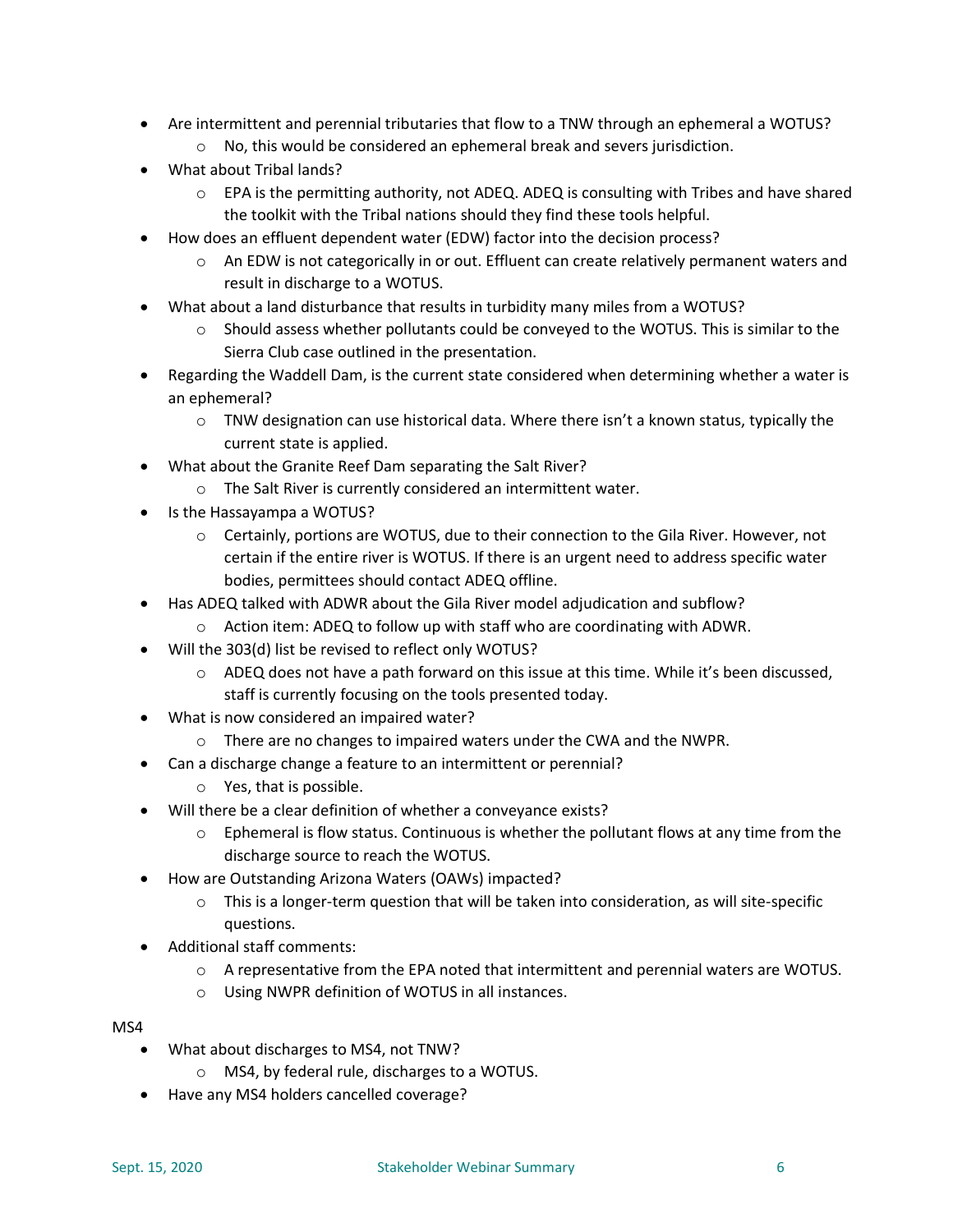- o No.
- When MS4 phase 1 and 2 permits are renewed, will ADEQ provide a checklist?
	- o Permit modification is not needed due to the updated NWPR.
- Toolkit seems to apply to single point source, how does it apply to an MS4?
	- $\circ$  Tools can be used at the MS4 outfall to help determine whether there is conveyance to a WOTUS.
- Will ADEQ clarify changes in permit language to permittees at renewal?
	- $\circ$  Permits do not need to be modified because they include the flexibility to change the amount of area that is included.
- What if one MS4 permittee determines there is a risk of contributing pollutants, and others do not believe there is a risk?
	- o Municipalities are responsible for applying requirements and contractor must follow municipal requirements. A municipality should contact ADEQ about risk to a jurisdiction and contractor.
- Is there a map of all MS4s in e-maps?
	- $\circ$  ADEQ does not have an infrastructure map, but may have a list that could be provided.
- Will there be guidance to MS4s to identify WOTUS in their jurisdictions?
	- $\circ$  ADEQ is providing a preview of the toolkit and will continue to work with jurisdictions.
- If a construction site discharges to an MS4, will they require AZDPES?
	- o Yes.
- Does a municipality always need an MS4?
	- $\circ$  No. There can be operators within a jurisdiction that require industrial or construction permits. There can also be circumstances where MS4 coverage is triggered within jurisdictions by certain activities.
- How are determinations made regarding MS4s?
	- $\circ$  The MS4 does not make a determination for the permittee. The permittee makes this determination with the jurisdiction.
- Would like the map of MS4 boundaries, it is no longer posted.
- Suggest providing a different flow chart for MS4s.
- How do MS4s detail area changes? Can they be on a map?
	- o Don't believe that there are annual reporting requirements.
- Will ADEQ determine eligibility for upcoming MS4 small permits?
	- $\circ$  If the permittee has a question, ADEQ will work with permittees one-on-one. It is the hope that many permittees can make determinations using the toolkit.
- Additional staff responses:
	- $\circ$  Recommend consulting with the local municipality to determine if the permittee is discharging to an MS4.
	- $\circ$  Believe that using a water body as storm water control does not necessarily change its status.

#### AZPDES

• How does this permit relate to the 404 permit?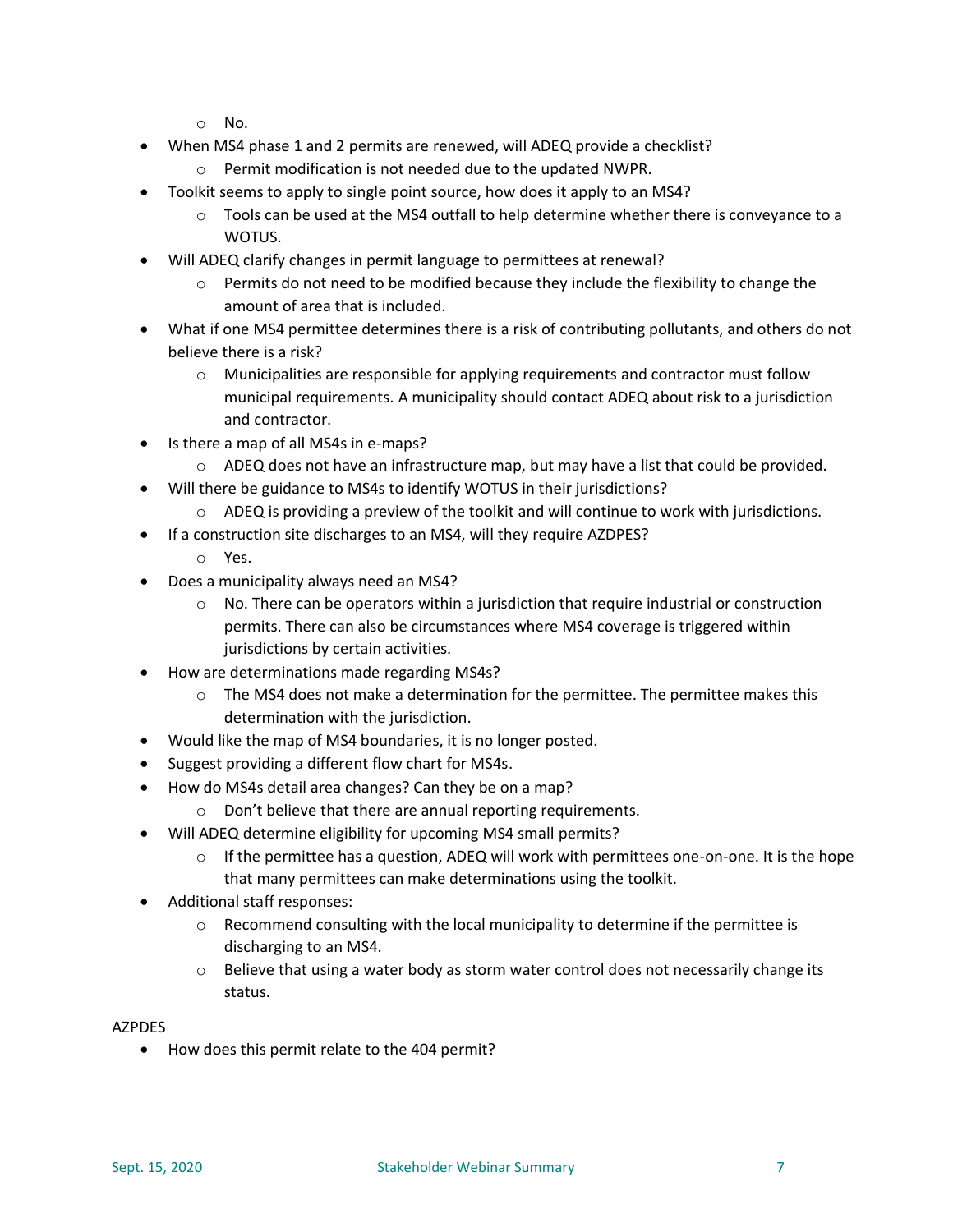- $\circ$  The AZPDES program is section 402 of the CWA, for discharges to WOTUS. Both programs rely on the definition of a TNW. It is possible to need a 402 permit, but not a 404 permit. The Corps administers the 404 permit.
- Is there a trigger for coverage?
	- $\circ$  There is not an immediate trigger for coverage. Must consider the risk of an ephemeral wash as a conveyance to a WOTUS – which would require a permit. Permittee will need to assess their risk.
- What if there is a disagreement between permittees on a reach qualifying for a permit?
	- $\circ$  The toolkit provides a starting place to understand whether there is a risk. ADEQ would look at whether there is a known discharge to a WOTUS.
- If a permittee determines a permit is not needed, but ADEQ does, what are the repercussions?
	- o Violations resulting in fines of up to \$25,000 per day, and other fines of up to \$51,000 per day may occur. This is for a violation of water quality standards downstream – not a paperwork violation. Compliance, enforcement and monitoring will continue.
- What is a "damaged water" under the new determinations?
	- o Action item: Legal specialist to follow up.
- Is a discharge to WOTUS monitored at the point of entry?
	- $\circ$  Primarily, there are ambient measuring and monitoring stations. Some outfall monitoring also occurs.
- How will total maximum daily loads (TMDL) be determined?
	- o ADEQ will need to further consider this process.
- How often does ADEQ inspect CGP?
	- $\circ$  ADEQ uses EPA objectives of about 10% of permitted universe, which is about 250 inspections.
- Will ADEQ address impaired waters in 2021?
	- o This information will be part of the 2022 assessment.
- Additional staff responses:
	- $\circ$  Agricultural waters that drain into WOTUS are exempt from CWA requirements. However, a discharge from a facility using that water would need a permit, since there would be a channelized conveyance.
	- o ADEQ is the approved 402 permitting program authority from the EPA.

# **CLOSING**

Trevor noted that one purpose of the toolkit is to understand WOTUS in Arizona, and therefore other waters that are not WOTUS and not protected under the CWA. A state program can then be developed to protect waters that are not included in the NWPR.

He encouraged those with additional thoughts on toolkit to contact ADEQ. ADEQ will incorporate EPA guidance once it becomes available. Trevor thanked attendees for their time and participation in the meeting.

# **ACTION ITEMS**

- ADEQ to clarify flow chart to show that an MS4, by federal rule, discharges to a WOTUS.
- ADEQ to see GIS team about including how often the water flows on the Flow Regime Map.
- ADEQ to consider providing demo on website or YouTube showing the Rain Drop tool.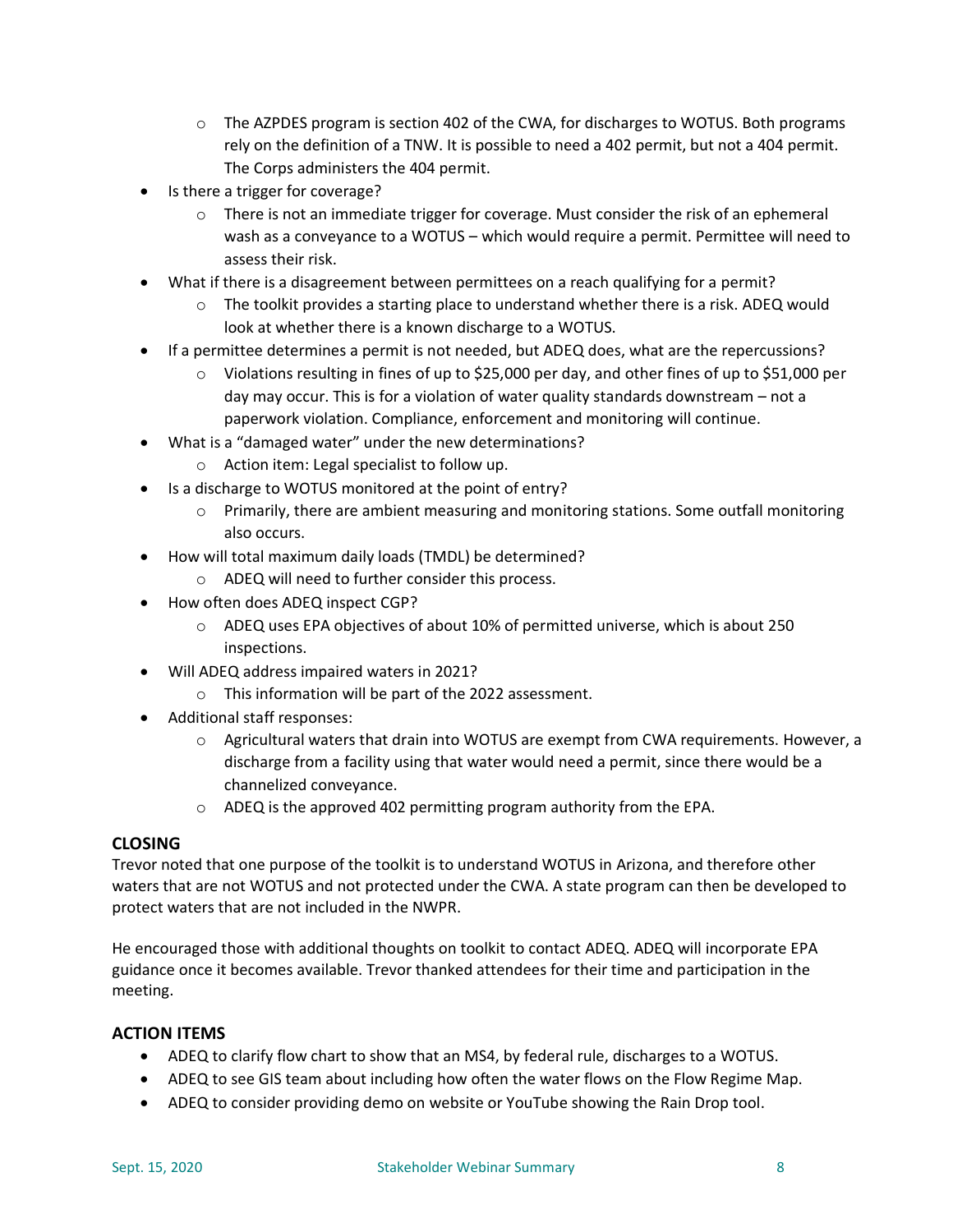- ADEQ Legal Specialist to address the question of a dam as a break in the flow to a TNW.
- ADEQ Legal Specialist to address the question of a "damaged water" under the new determination.
- ADEQ to follow up regarding ADWR/Gila River model adjudication and Subflow.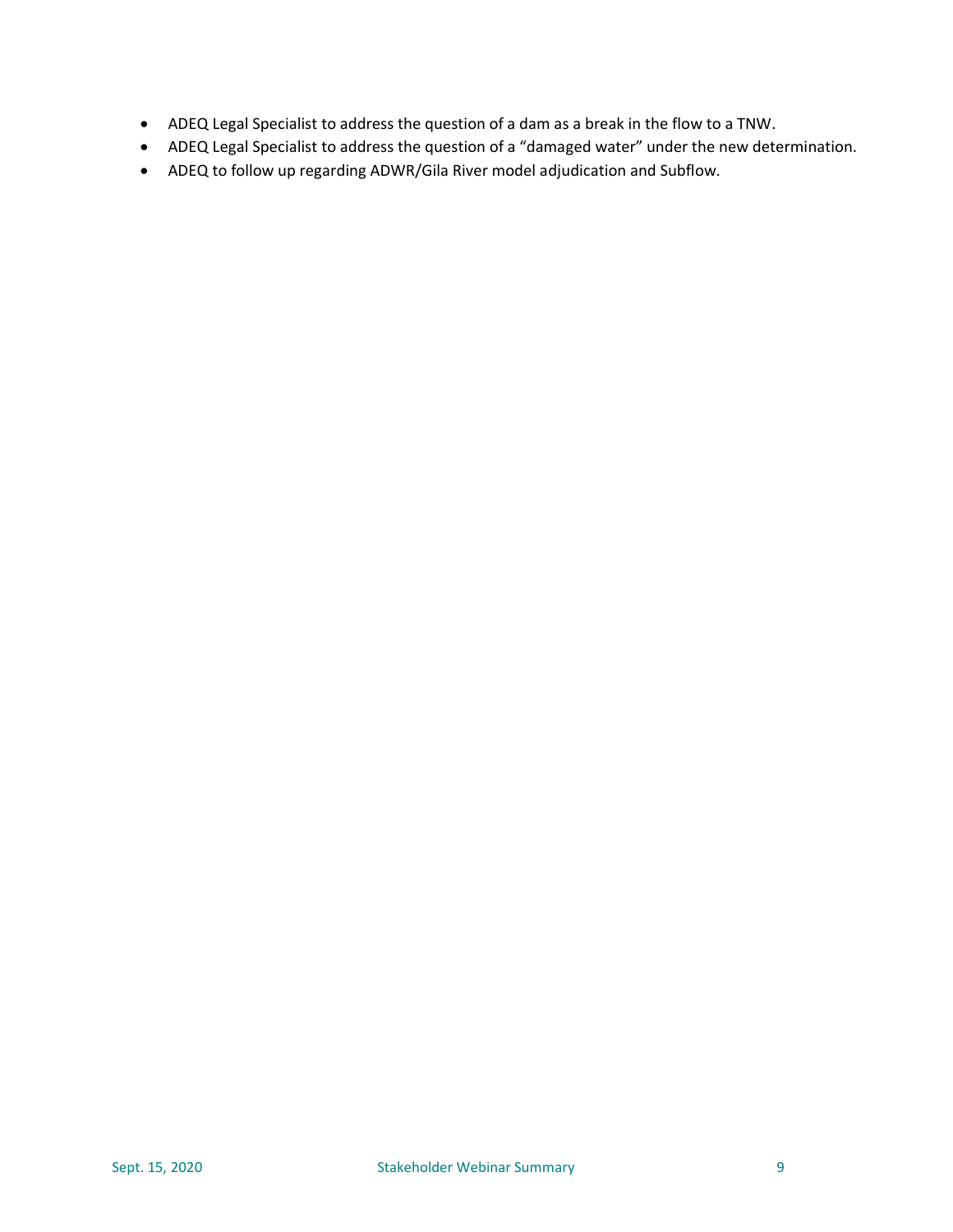## **STAKEHOLDER ATTENDEES**

Jeffrey Allmon Phil Allred Melanie Alvarez George Amaya Lisa Andersen Tony Angueira Patrick Antonio Jeremiah Armstrong Kimberly Baeza Sandy Bahr Amy Baker Angela Balliet Tricia Balluff Gina Barborek Michael Barden John Barlow Loye Bechtold Travis Becker Charles Behney Wayne Belzer Thomas Besett Joshua Beutler Matthew Bilsbarrow Matt Bingham Jim Binick Joshua Blakey Jessica Blaydes Ron Blegen Paula Bluemer Don Bohlier Edwin Bone Rion Bowers Shon Brady Katy Brantingham Todd Bremner Ariana Brocious Erin Broussard James Brown Jeremy Browning Chris Buboltz Chuck Budinger Glen Buettner

Wayne Bulsiewicz Peter Bungart David Bunge Silvana Burgos Steve Burklow Greg Burnett Rich Burtell Robert Buss Joe Cable Michael Cabrera John Calkins Jennifer Calles Chip Campbell Elizabeth Capotosti Joan Card Anne Carlton Leslie Carpenter John Carr Noel Carter Tricia Cassidy Derek Castaneda Victoria Casteel Ryan Cavalier Jean Charpentier Craig Chavet Kenya Chavez Brian Chimera Natalie Chrisman Lazarr William Clark Charles Cochran Wayne Colebank Kelly Collins Chris Connor Ron Corbin Alexandra Corcoran-Shannon Wesley Crane DanielcCronin **JimcCross** Mark Cumminga Patrick Cunningham Joseph Daconta

Carl D'Acosta Edward D'Agostino Kristina DaSilva Alicia Davia Jim Davis Michelle De Blasi Danny De Hoog Jan Deal Lee Decker Eder Delgadillo Leah Dennis Daniel Depadua Krista DeWalt Stephen Dey Sallie Diebolt Crystal Dillahunty Darin DiMiceli Wesley Dooley Brian Draper James Dubois Bob Duennerman Eileen Dunn Dylan Easthouse Jeff Edmister Sheila Ehlers Michelle Ellashek Kellie Elliott Gina Elmore Brent Emmerton Nichole Engelmann Eddy Escareno Barbara Escobar Adam Eyth Lynn Favour Joshua Fife Jane Fillmore Ryan Fitzpatrick Trever Fleetham Ron Fleming Jennifer Flood Conor Flynn Julia Fonseca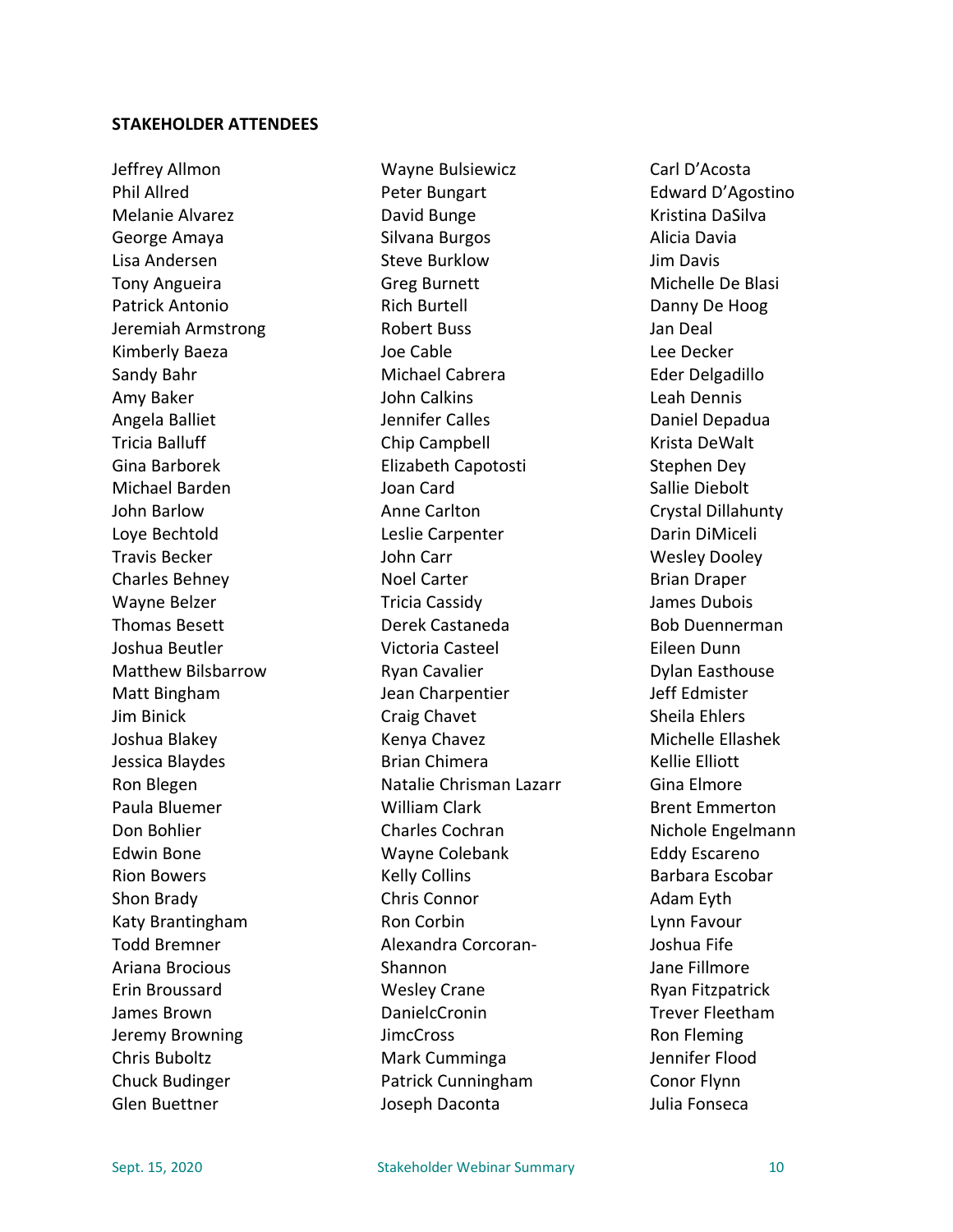Melanie Ford Mary Fosdick Paul Friedman Jennifer Fullam Baird Fullerton Michael Fulton Disha Gadre John Gallegos Galovale Galovale Israel Garcia Jillian Garman Ryan Gebman Allison Getty Nicole Gillett Mark Goldsmith Mark Gramlich Bryon Green William Greenslade Jonathan Griffin Richard Grimaldi Theresa Hadley Melaine Halash Ned Hall Laura Hall Andrea Hamilton William J Hammon Nathan Handka Andrea Harkins Russell Harms Jesus Haro William Hart Hilary Hartline Rory Hays William Heitzenrater Joyann Hernandez Joy Hernbrode Lauren Hertz Jennifer Hetherington Jill Himes Sarah Hinchcliffe Paula Hinman Matthew Hodge Sarah Holcomb Matthew Holcombe

Robert Hollander Jeff Homer Dave Hopper Christina Hoppes Yu-Chu Hsu Rebecca Hudson-Nunez Nancy Hunziker-Klaes Ann Hutchinson Laura Hyneman Brady J Lacey James Gilbert Javalera Janet Johnson Raina Johnson Michele Johnson Scott Jones Tim Jordan Hondo Judd Sirisha Kalluri Robert Kammerle Karen Kanouff Brian Kehoe Colleen Kelley Jamie Kennealy Matt Killeen Berai Kimball Major Kindsfater Lisa Kirschner Maribeth Klein Tom Klimas Paul Knol Darcy Kober T Koch Scott Kozakiewicz Jim Kudlinski Blaine Kussatz Sandra Lackey Kris LaFleur Dan Lair Lee Lambert Elizabeth Leibold Robert Leidy Jeff Lemley Jessica LeRoy

Alana Lewicki Marie Light Brian Lindenlaub Robert Linsell Dave Lipinski Tim Little Sheila Logan Ana Lopenowski Andrea Love Jeffrey Low Clayton Lupe Ben Lynch David Mack Laura Macklin Ed MacMeans Kathleen Malloy-Bradley Kimberly Marsh James Marshall Andrea Martinez Autumn Martinez Sarah Elizabeth Martinez George Maseeh Megan Mattioli April Mattox Anais Maurel David McAdams Rob McClellan Jeff McCormick Justine McCune Christina McVie Brian Meaton Nate Mecham Rocio Mejia Scott Mendenhall Elaine Mercado Jason Mercer Kristin Miller Jeff Miller Jolene Montoya Jack Moody Richard Moore Michael Morrisson Marty Mosbrucker Mark Murphy